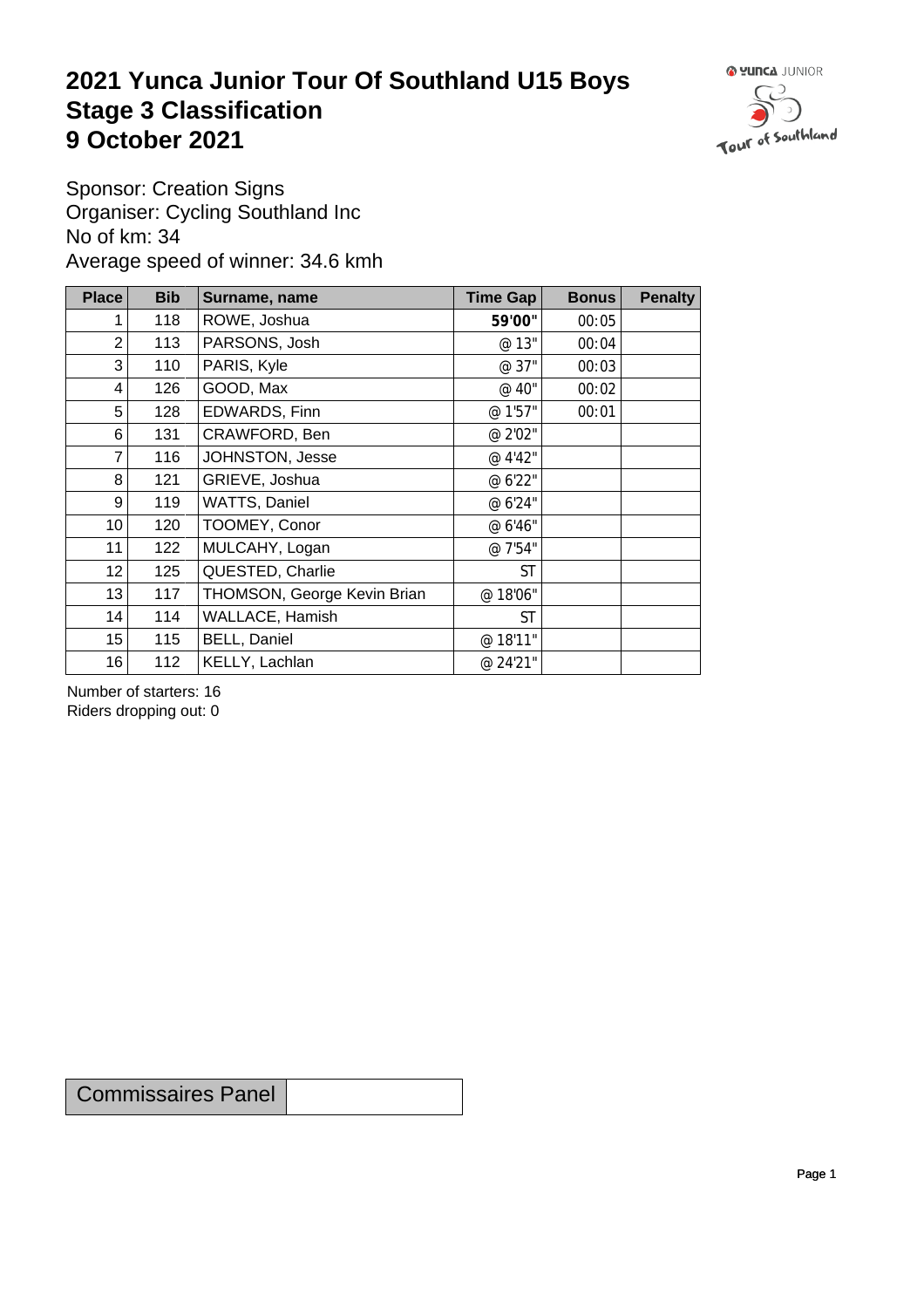## **2021 Yunca Junior Tour Of Southland U15 Boys General Classification (Stage 3)**<br> **9 October 2021 9 October 2021**



Organiser: Cycling Southland Inc

| Place            | <b>Bib</b> | Surname, name               | <b>Time Gap</b> |
|------------------|------------|-----------------------------|-----------------|
|                  | 118        | ROWE, Joshua                | 1h27'56"        |
| 2                | 113        | PARSONS, Josh               | @ 15"           |
| 3                | 126        | GOOD, Max                   | @ 48"           |
| 4                | 110        | PARIS, Kyle                 | @ 2'08"         |
| 5                | 131        | CRAWFORD, Ben               | <b>ST</b>       |
| 6                | 128        | EDWARDS, Finn               | @ 3'40"         |
| $\overline{7}$   | 116        | JOHNSTON, Jesse             | @ 7'09"         |
| 8                | 121        | GRIEVE, Joshua              | @ 8'54"         |
| 9                | 119        | WATTS, Daniel               | @ 9'15"         |
| 10 <sup>°</sup>  | 120        | TOOMEY, Conor               | @ 9'55"         |
| 11               | 125        | QUESTED, Charlie            | @ 11'03"        |
| 12               | 122        | MULCAHY, Logan              | @ 11'39"        |
| 13               | 115        | <b>BELL, Daniel</b>         | @ 22'11"        |
| 14               | 114        | WALLACE, Hamish             | @ 23'39"        |
| 15 <sub>15</sub> | 117        | THOMSON, George Kevin Brian | @ 23'50"        |
| 16               | 112        | KELLY, Lachlan              | @ 30'49"        |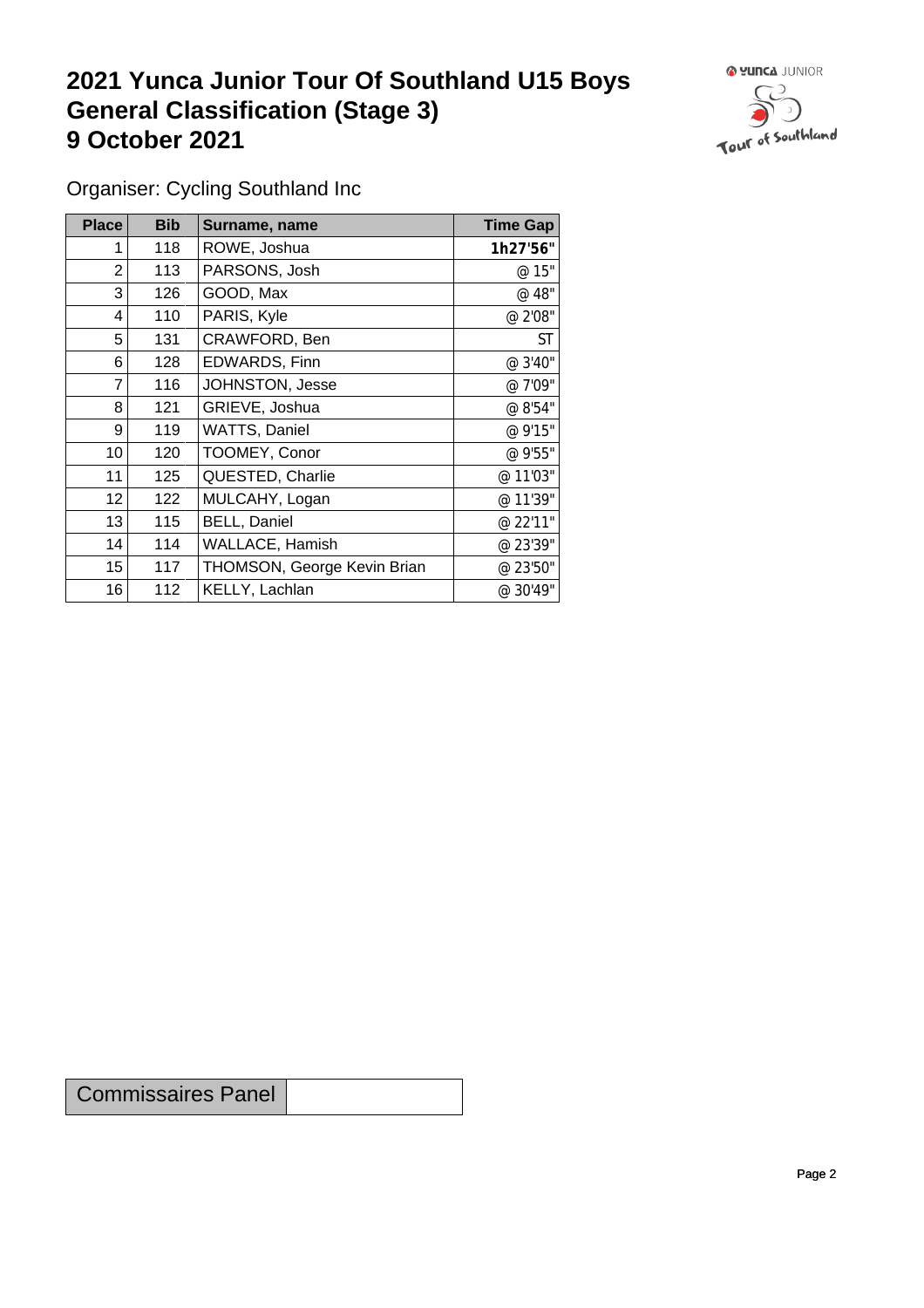## **2021 Yunca Junior Tour Of Southland U15 Boys Sprint Classification (Stage 3) 9 October 2021 19 October 2021**



Organiser: Cycling Southland Inc

| <b>Place</b> | <b>Bib</b> | Surname, name | <b>Points</b> |
|--------------|------------|---------------|---------------|
|              | 118        | ROWE, Joshua  | 12            |
| ົ            | 113        | PARSONS, Josh | 10            |
| 3            | 128        | EDWARDS, Finn | 3             |
|              | 110        | PARIS, Kyle   | ົ             |
| 5            | 131        | CRAWFORD, Ben |               |